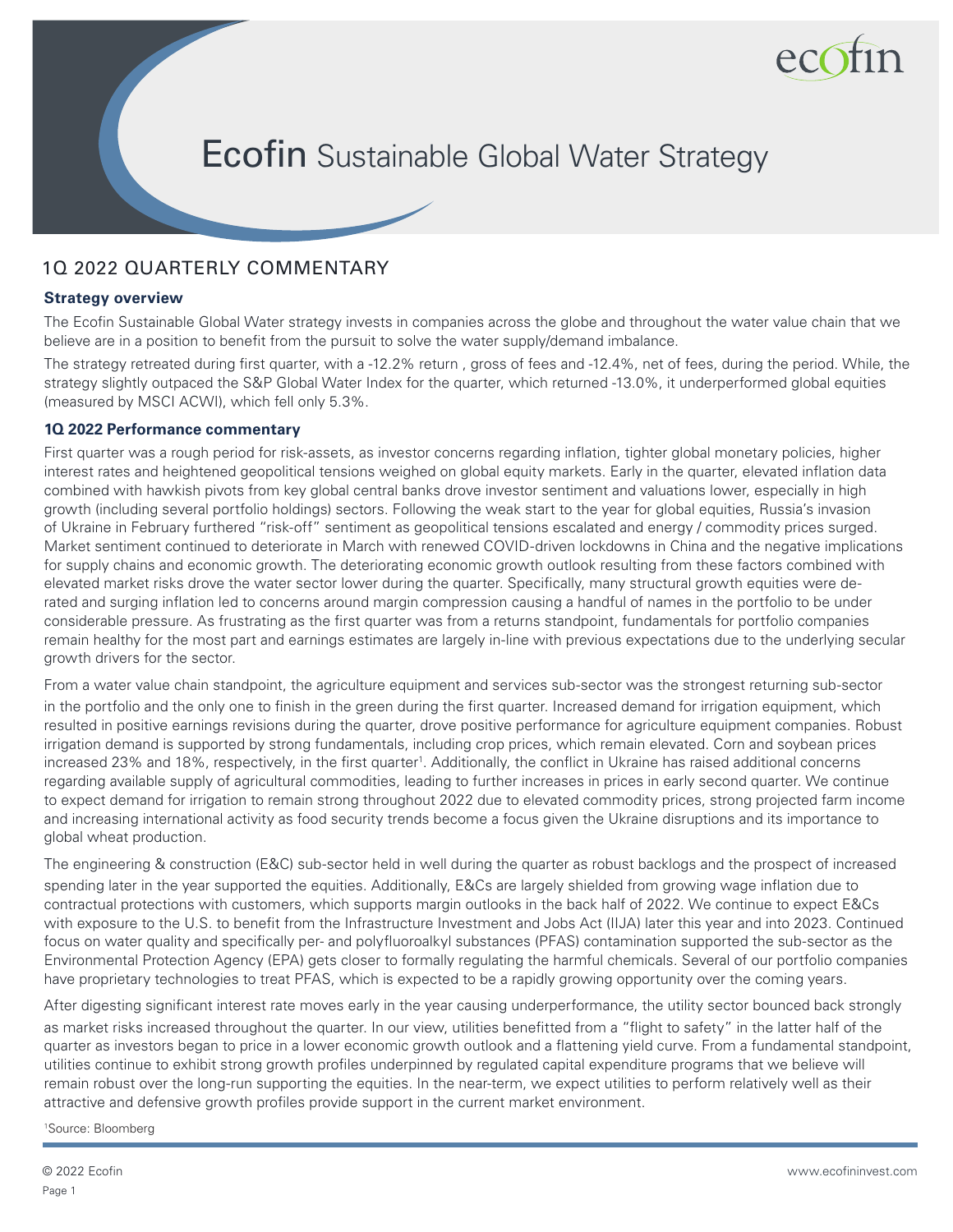

## **Total return performance** (as of 3/31/2022)



● Ecofin Global Water Composite gross of fees ● Net of fees<sup>1</sup>

● S&P Global Water Net Total Return Index ● S&P Global Infrastructure Net Total Return Index

#### **Monthly returns** (net of fees)

|      | Jan     | Feb    | Mar     | Apr    | May    | Jun    | Jul    | Aug    | Sep    | Oct    | <b>Nov</b> | <b>Dec</b> |
|------|---------|--------|---------|--------|--------|--------|--------|--------|--------|--------|------------|------------|
| 2022 | $-12.0$ | $-2.5$ | 2.1     |        |        |        |        |        |        |        |            |            |
| 2021 | 0.6     | 0.7    | 3.1     | 6.4    | 1.2    | 0.     | 5.1    | 4.5    | $-5.7$ | 5.3    | $-0.5$     | 5.4        |
| 2020 | 3.6     | $-7.2$ | $-11.9$ | 8.3    | 3.5    | 0.2    | 6.6    | 3.9    | 1.3    | 1.2    | 7.9        | 3.3        |
| 2019 | 5.7     | 5.9    | 1.0     | 2.8    | $-2.3$ | 7.7    | $-0.7$ | 0.0    | 2.6    | 1.1    | 1.0        | 3.7        |
| 2018 | 1.1     | $-3.5$ | 0.9     | $-0.9$ | 1.0    | $-1.1$ | 6.5    | 0.7    | 0.0    | $-9.5$ | 6.3        | $-7.0$     |
| 2017 | 2.3     | 0.3    | 1.1     | 3.1    | 2.1    | $-0.1$ | 1.9    | 0.6    | 2.4    | 1.9    | 4.3        | $-0.9$     |
| 2016 | $-1.9$  | 0.5    | 6.9     | 3.2    | 1.8    | 1.1    | 3.0    | 1.1    | 1.2    | $-3.3$ | 0.2        | $-0.4$     |
| 2015 |         |        |         |        |        |        | 0.2    | $-5.4$ | $-2.2$ | 6.5    | 2.1        | $-2.6$     |

#### **Past performance is no guarantee of future results.**

Annualized for periods over one year. It is not possible to invest directly in an index. <sup>1</sup>Unlike the indices, performance figures for the Ecofin Global Water *Composite, net of fees, have been reduced by 0.75% per annum, the highest management fee charged to any managed account client whose account is included in the composite, however, actual fees for accounts within the composite vary. Currency: USD. Source: Bloomberg and Ecofin.*

*Inception was 1 July 2015.*

### **Key quarterly performance drivers**

- Agriculture equipment and services was the lone sub-sector to drive positive contribution during the quarter
- Utilities and E&C held in relatively better but still were negative contributors
- Pipes, pumps & valves and filtration, treatment & test were the largest drags on performance

| <b>Top five contributors</b> | <b>Sector</b>              | <b>Bottom five contributors</b>  | <b>Sector</b>                   |  |  |
|------------------------------|----------------------------|----------------------------------|---------------------------------|--|--|
| Aris Water Solution Inc      | Pipes, pumps, & valves     | Xylem Inc.                       | Pipes, pumps, & valves          |  |  |
| Zurn Water Solutions Corp    | Pipes, pumps & valves      | Pentair Inc.                     | Filtration, treatment, and test |  |  |
| Aecom                        | Engineering & construction | American Water Works Company Inc | Water utility                   |  |  |
| Lindsay Corporation          | Agriculture equipment &    | Veolia Environnement             | Water utility                   |  |  |
|                              | services                   | Ecolab Inc.                      | Filtration, treatment, and test |  |  |
| Siw Corp                     | Water Utility              |                                  |                                 |  |  |

To obtain our methodology for calculating the top-and-bottom performing securities, as well as a list of the contribution to performance of each security listed please contact us at ClientRelations@tortoiseecofin.com. The holdings identified do not represent all of the securities purchased, sold, or recommended for advisory clients. This list is not a recommendation to buy, sell or hold these securities.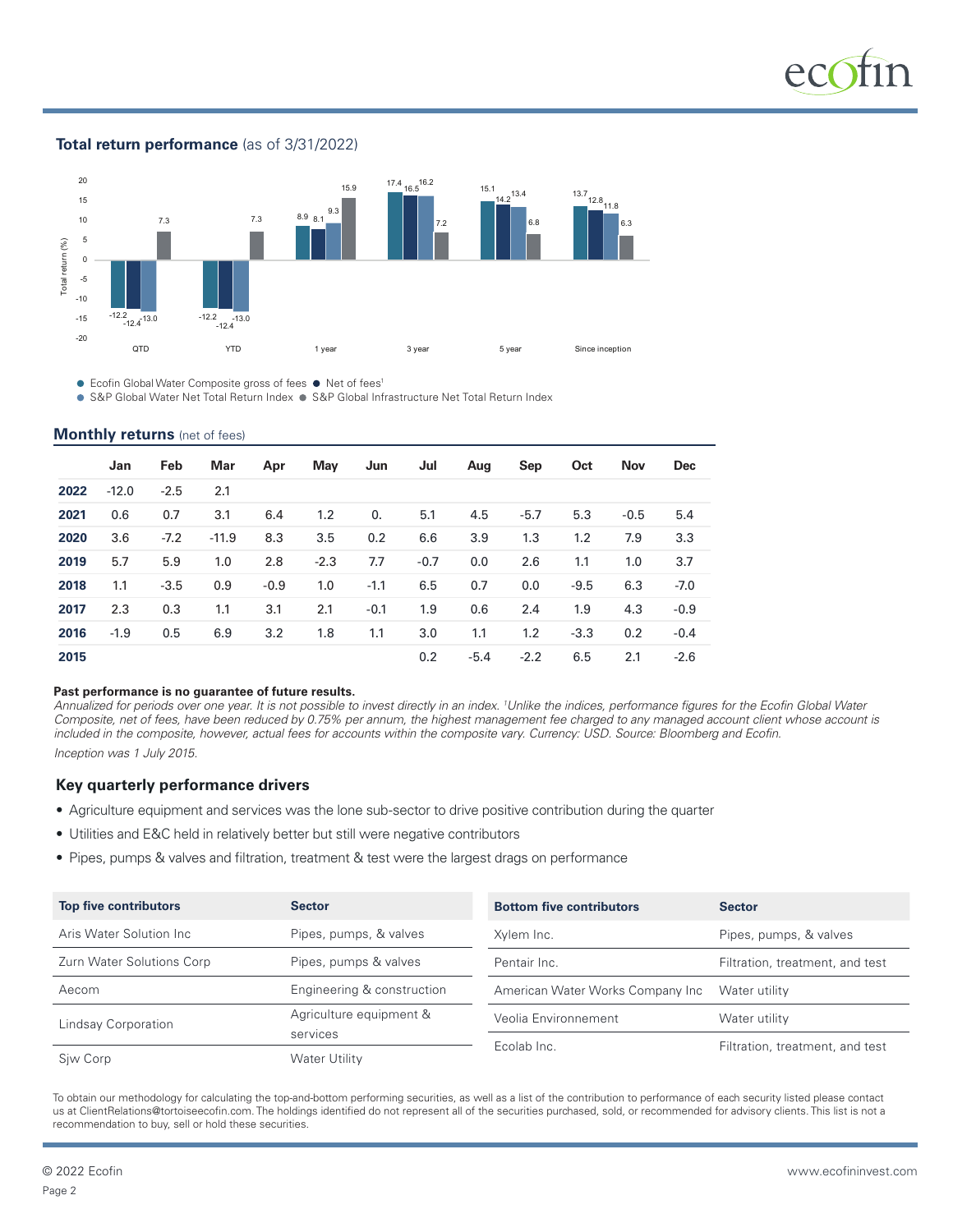

The pump, pipes and valves and filtration, treatment and test sub-sectors were the largest drags on the portfolio performance during the quarter. From an equity market perspective, the move higher in real interest rates and increased risks resulted in a rotation out of secular growth companies in the quarter, which weighed on a number of securities in the portfolio. The significant de-rating in those names, despite generally constructive earnings outlooks, caused large drawdowns in a handful of companies. Furthermore, in the latter half of the quarter, as commodity prices surged and uncertainty around the economic growth outlook increased, concerns regarding top line growth and margins weighed on the equities. Over the medium-to-long term, we continue to expect above market growth for many companies in the two sub-sectors as secular tailwinds remain strong. However, in the near-term, the equities will have to get through this period of uncertainty to be rewarded for that growth outlook.

In summary, global water equities took a breather during the first quarter as a multitude of risk factors (inflation, monetary policy, interest rates and geopolitical tensions) weighed on risk-assets throughout the quarter. We believe the drawdown in the sector was purely a de-rating from a multiple perspective, as the weighted average earnings outlook for the portfolio remains essentially unchanged from the end of 2021. Our current expectation is for the portfolio's earnings to grow low-double digits in 2022.

## **Sustainability spotlight**

We are pleased to announce we will release our inaugural Sustainability and Impact report for Ecofin's Water and Environment platform in the second quarter. The report will be posted to our website in the coming months.

## **Market outlook**

We remain confident the secular tailwinds in the water sector will continue to provide momentum for strong risk-adjusted equity performance over the medium-to-long term. Many of those tailwinds, including increased infrastructure spending and technology adoption and corporate sustainability initiatives, are in the very early innings of playing out, which furthers our confidence in the sector. We do acknowledge, the near-term set-up from an equity standpoint will likely remain volatile as global central banks attempt to dampen inflation and geopolitical tensions remain high, both of which have negative implications for global economic growth.

However, we remain focused on positioning the portfolio in companies with exposure to end-markets with healthy momentum that we believe will execute through continued supply chain and commodity inflation headwinds and provide relatively strong earnings growth. In our view, companies that can exhibit top and bottom line growth over the next 12 – 18 months will be rewarded in equity markets as "growth" becomes more scarce in this economic environment. Additionally, we believe water utilities with strong growth profiles in constructive regulatory jurisdictions will perform relatively well the remainder of 2022 and into 2023, and have adjusted the portfolio accordingly. Lastly, we do see potential for project activity in the U.S. to begin to pick up later in the year as funding from the IIJA is released and projects move into the execution phase. This will support many companies in the portfolio from E&C firms helping with design and implementation to pumps, pipes & valves companies supplying key materials for those projects.

## **Portfolio exposure**



Page 3